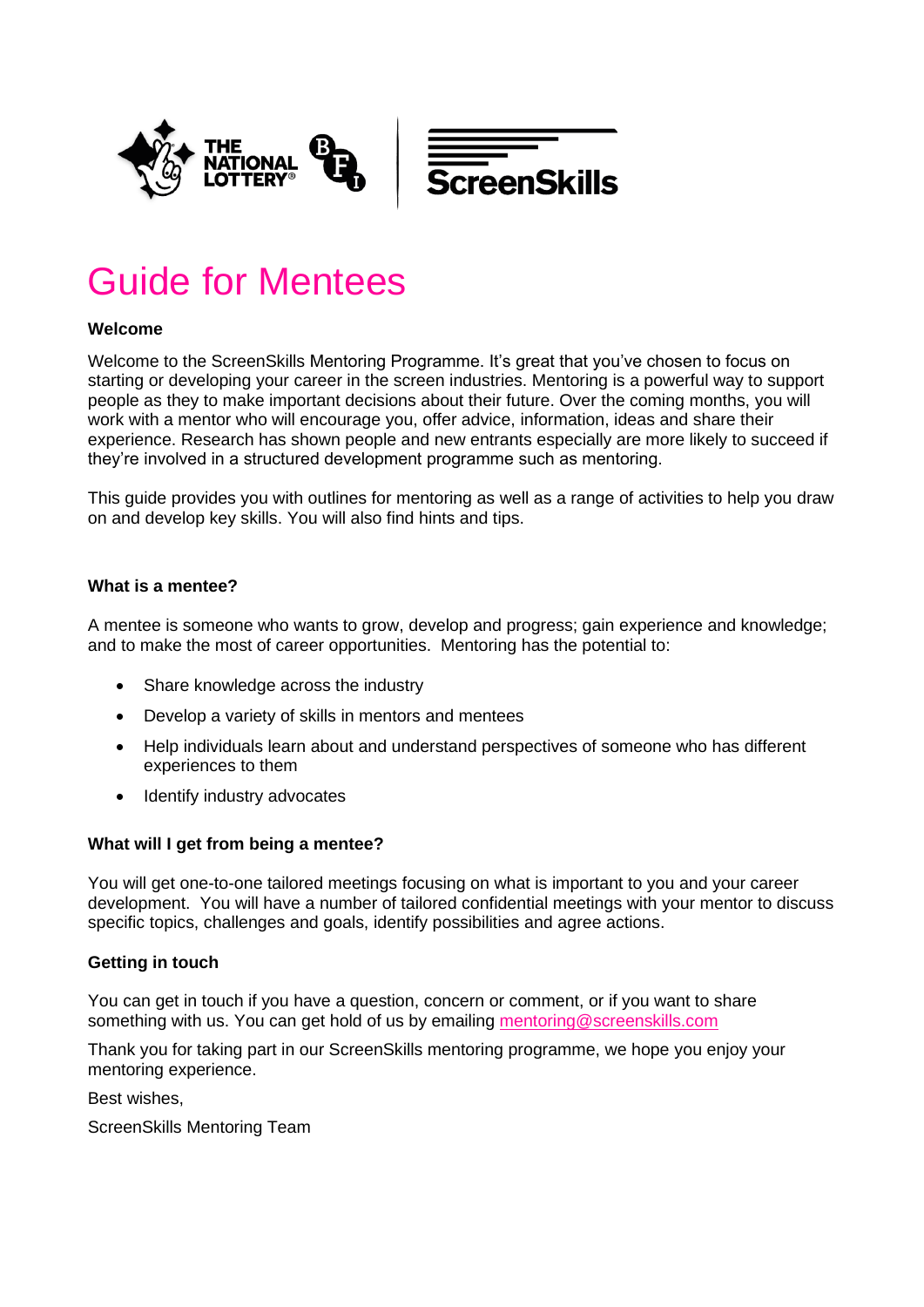#### **Mentoring is …**

*A personal and professional development partnership in which someone shares their experience and knowledge with someone who wants to grow and progress: it's a two-way confidential partnership of learning, dialogue, development and challenge*

Mentoring is about establishing this partnership between two people – the mentor and the mentee. A mentor shares valuable skills, knowledge and insights to the mentee to help them develop personally and professionally in their career.

You will be supporting someone through a learning or developmental journey. It's about reflecting, encouraging and supporting the mentee to be the best they can be in their career now and in the future.

Mentoring is also about building mutual trust and respect. It's a two-way partnership - you both get the chance to learn new things and benefit from the partnership. Mentoring offers both parties the opportunity to: further their personal and professional development; increase their network; see things from other perspectives; develop their communication and feedback skills; learn from each other's ideas.

You will be invited to a webinar and will receive a shorter briefing document. You can access either of these to understand what is involved in being a mentee and will build on this guide. There is also an eLearning module for mentees on our website: [https://www.screenskills.com/online](https://www.screenskills.com/online-learning/modules/mentoring-for-mentees/)[learning/modules/mentoring-for-mentees/.](https://www.screenskills.com/online-learning/modules/mentoring-for-mentees/) Mentors, all of whom are volunteers and have given up their time to be a mentor, are also offered their own webinar, shorter document and eLearning module.

Every mentoring relationship is different, and each one will present the opportunity for both mentor and mentee to learn from each other. Your are is supported and encouraged by your mentor to identify and achieve your career goals, overcome challenges or barriers and receive feedback. A mentor will guide, support and challenge you. Trust and rapport are key to a successful mentoring partnership.

A mentee should:

- Organise the mentoring meetings, dates, times, locations/phone or video call
- Prepare for the meetings by thinking about their short and long term career and personal development objectives
- Identify what they want to work on during each meeting: a challenge or problem; an opportunity; a goal etc
- Be ready to problem solve, generate and analyse ideas and options
- Be willing to learn from the mentor and their experience
- Learn from the feedback given by the mentor
- Challenge and question the mentor to get clarity and ensure understanding
- Use the mentor as a sounding board for ideas
- Take on actions after each mentoring meeting to take steps to achieving their goals
- Take responsibility for their own career development (the mentor can't do it for you!)

#### **What shouldn't a mentee do?**

Mentoring is just one of many different development activities which include: training courses; coaching; work placements; trainee programmes. Mentoring is only one type of support and therefore **a mentee should not:**

• Do unpaid work for the mentor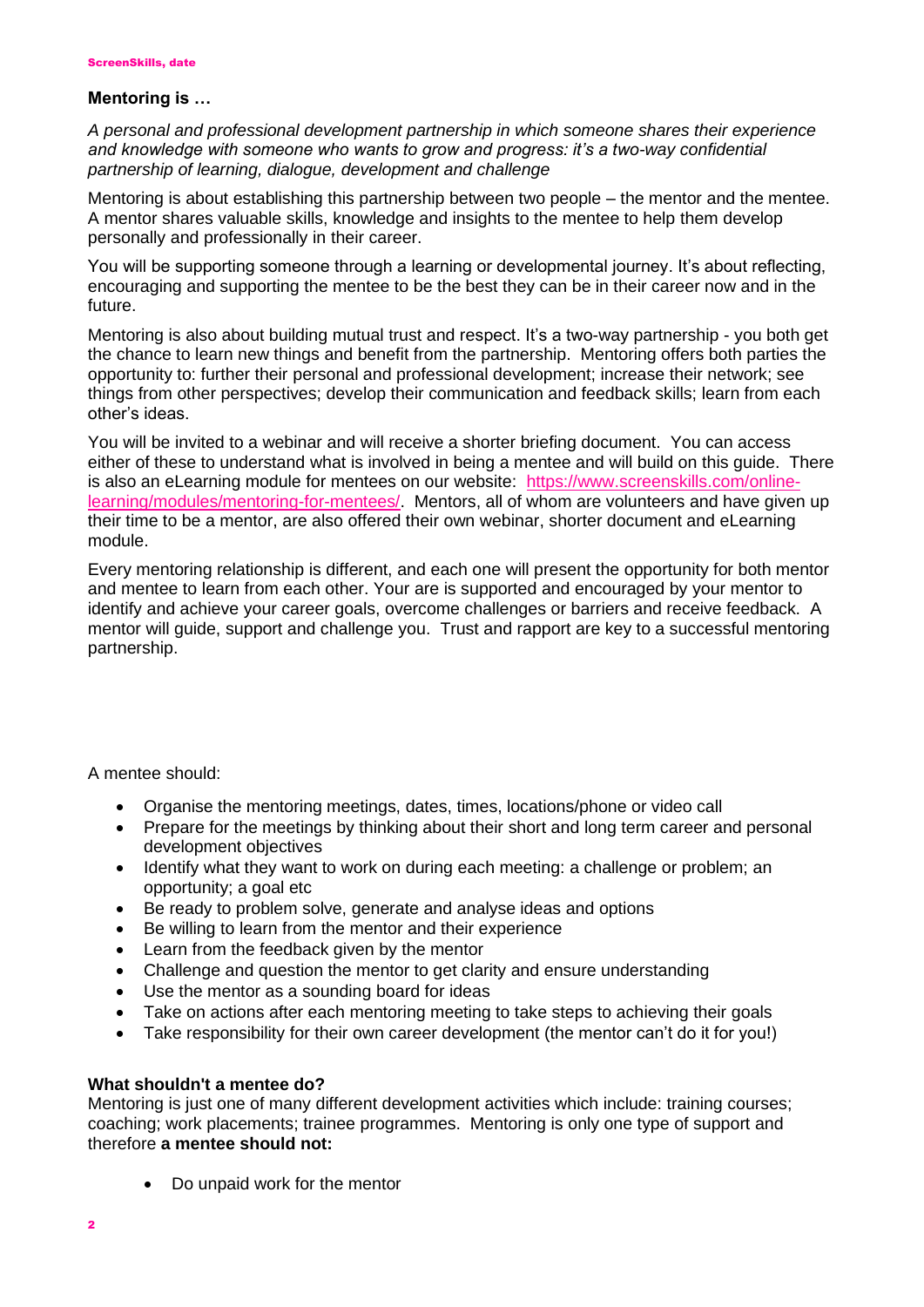- Take part in the programme just to please someone else or because it looks good on their CV
- Present an unrealistic picture of themselves
- Turn up late and/or cancel meetings
- Expect the mentor to tell them what to do, give them a job, share their network
- Use the meetings to moan about their situation
- Share with others the things the mentor tells them about their own journey
- Believe they are perfect and there is nothing they need to learn or develop

You should be prepared to commit making the partnerships work, to meet for up to six hours over six months and to focus on your goals and objectives.

#### **Mentee and mentor matching**

You have already completed your online registration form. We used the information you gave us to match you with a suitable mentor. We match on what a mentor says they can offer and what the mentee wants to focus on. Preferences are taken into account such as a willingness to work with someone from a different sector or not.

#### **Here's how it works**

Mentors and mentees will be invited to attend an introductory webinar where we will talk about how to give and get the best from mentoring. You will be able to ask questions – and get answers!

Throughout the process your designated we will be on hand to support wherever possible. Remember you can contact us via email [mentoring@screenskills.com](mailto:mentoring@screenskills.com) if you need to.

#### **Establishing a Successful Partnership with your Mentor**

Now you have been matched to your mentor, you will need to set up a rough timetable of meetings in advance and agree how you will work together. A set of ground rules is covered later in this guide and in the webinar.

Towards the end of each meeting complete a brief session log which you can download from our website, including details of each meeting and action plans that will act as the basis for ongoing discussion.

Work towards developing a trusting partnership and establishing a good rapport with each other.

Aim at maintaining the partnership of up to six hours over a maximum of six months and adopt the attitude that it is a mutually beneficial partnership.

Effective mentoring meetings provide a sense of purpose and achievement. Meetings need to have a focus, exploration and an outcome.

When arranging a meeting with your mentor, please ensure this is in a suitable environment. This could be at a shared meeting venue, offices, etc. Ideally out of your direct working environment, but a meeting room nearby may be suitable. Also coffee shops and hotel public meeting areas are suitable places to run mentoring sessions. Do consider virtual meetings using the phone, video calls, face time – using appropriate technology and apps works perfectly well in most circumstances. Whatever works best for both parties.

**Never have a mentoring session at a home address of either Mentor or Mentee or somewhere you feel vulnerable or uneasy.** You will have been sent the Code of Conduct and it is available on our website**.**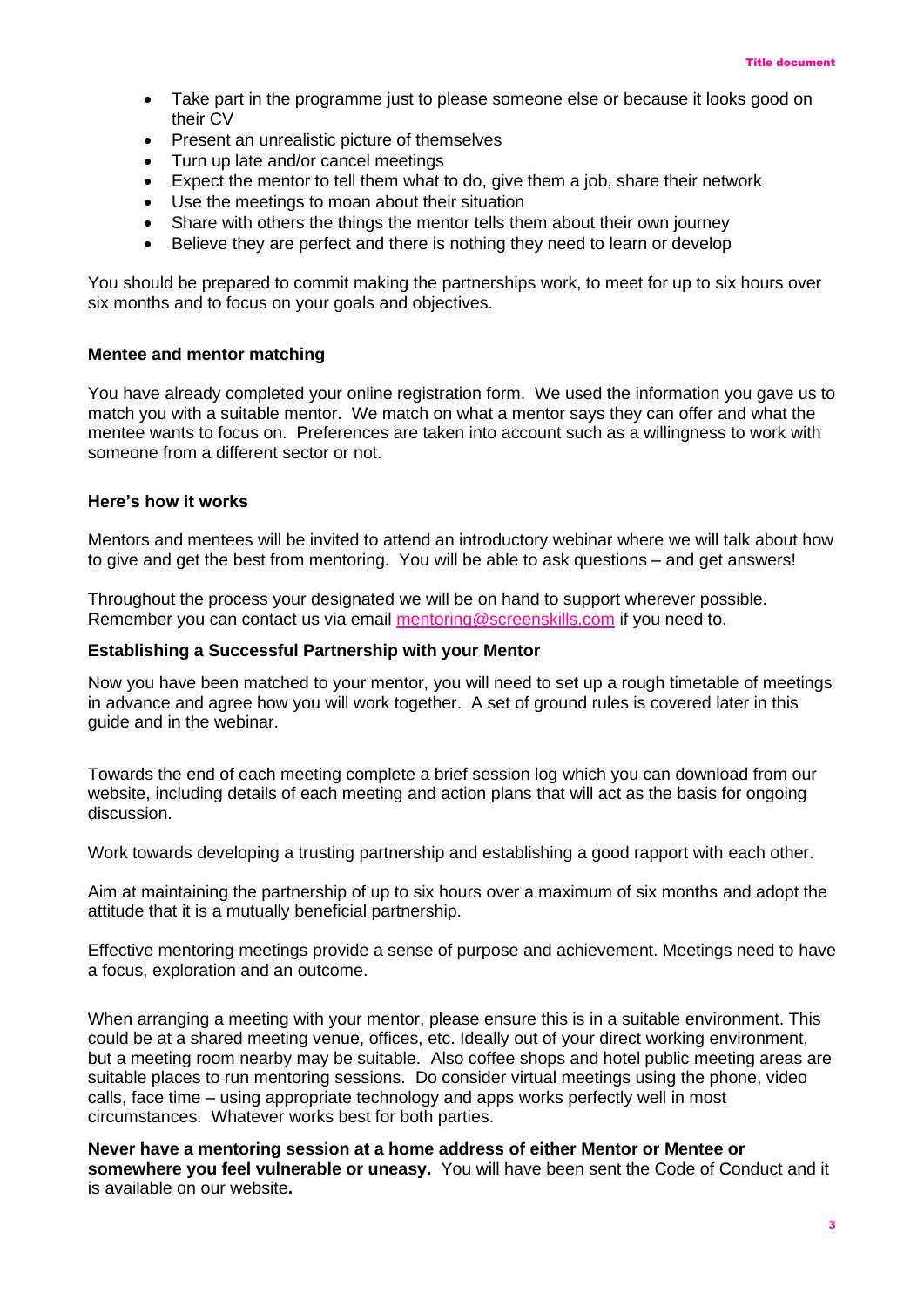## **Early Exit**

Although every effort will be made to ensure a close match between you and your mentoring partner, sometimes things may not work out. If things don't work out it is good to discuss with your mentoring partner and see how and if you can make it work. However either or both of you may decide to finish the partnership and exit the mentoring at any point. This is no reflection on either party.

If you do finish the partnership early, you both may be asked to complete and return the Early Exit Form. Both parties will be contacted to confirm the situation and support offered if required. It may be possible to arrange another suitable Mentor/Mentee match.

## **The mentoring process**

## **The Introductory Meeting (First session)**

A true partnership will evolve over a period of time as rapport and trust grow. Although you set the agenda and control what you want to get out of the partnership you are both guardians of the partnership. The first meeting is important because it will set the tone of the partnership which will, ideally, get off to a swift and productive start. Use your listening and relationship building skills. The meetings can take place in person, on the phone, or via video call (e.g. Skype, WhatsApp, Zoom or face time). We recommend that, if possible, you aim to meet (in person or using a video call) at least once particularly early on in the process if possible.

It's a good idea to have a think about your first meeting by thinking about what you want to say and share with your mentor.

## **To get started you could:**

- Make yourselves comfortable, grab a tea or coffee and sit down and get to know each other.
- Tell your mentor something about yourself, this could include information about both your professional life, and your career goals. You do not have to share personal information.
- Explain why you got involved in the mentoring, what you think you might be doing and what you both might get out of it.
- **EXECUTE:** Discuss how you both could give and get the best from mentoring.

If you don't hit it off straight away don't panic. It takes time to build any partnership and it will get easier the more you meet because you'll build up trust and get used to each other.

If you are worried about anything after the first meeting just get in touch with us. We're here to provide you with all the support you need at those early stages.

#### **Before the session**

Once you have arranged the first meeting, spend a little time making sure you have all the basic information you need about your mentor, including:

- Contact details
- Background
- Any special needs, access requirements or circumstances
- Venue for the first meeting
- Topic or theme you want to discuss with your mentor

#### **During the session**

The first session is all about getting the partnership off to a good start by establishing some ground rules and acknowledging that the partnership is two-way. It's also the best time to agree what you hope to achieve and share your expectations of one another. You will need to discuss and agree confidentiality, responsibility, boundaries, when you would like to meet and for how long, how you'll keep in touch to arrange other meetings and the best way to remind each other of your meetings.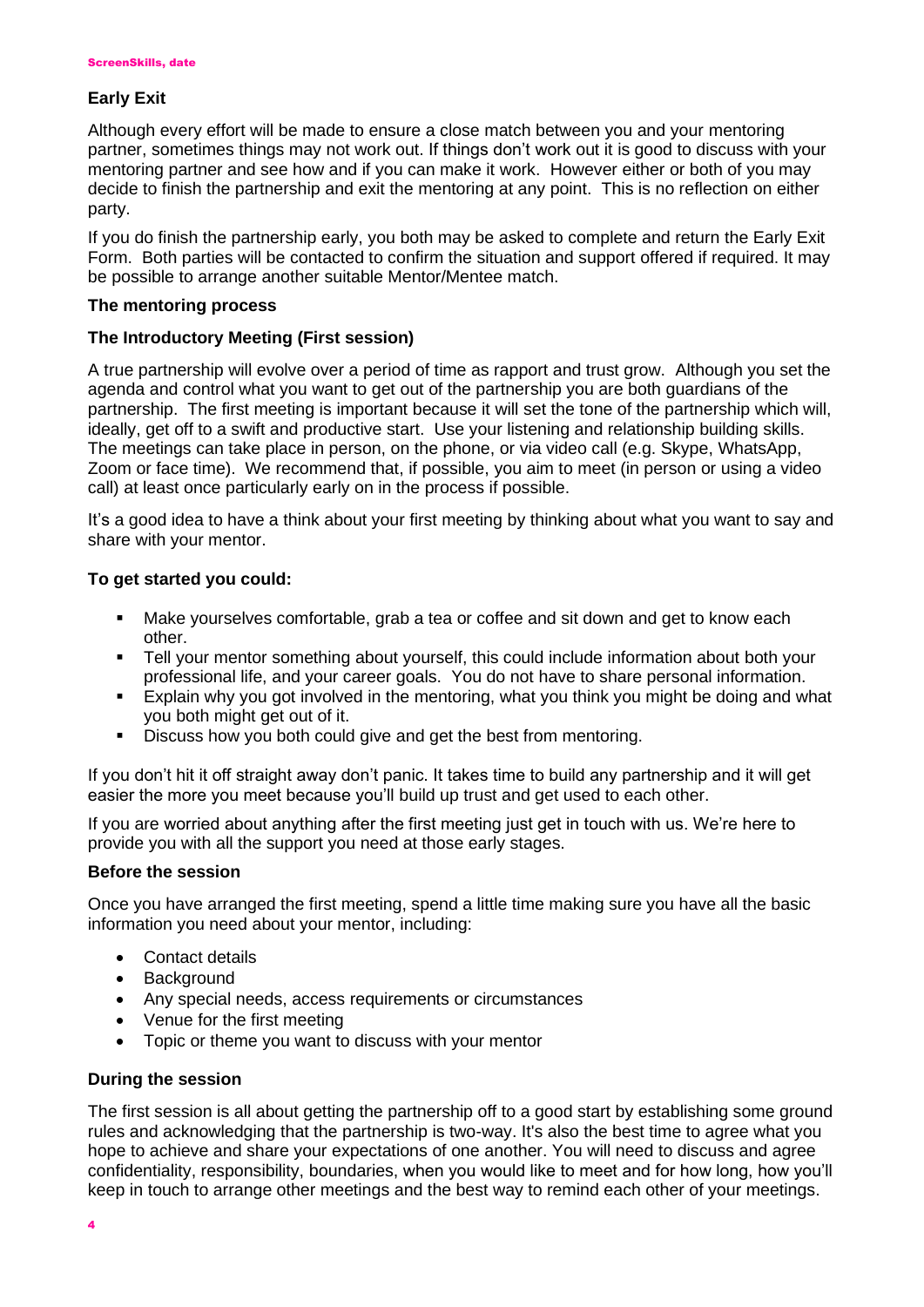The ScreenSkills mentoring programme is six hours over six months. It is up to your and mentoring partner how to divide this – one hour a month for six months or something that better suits the mentee's needs and the mentor's availability.

To start with we recommend you cover:

- You ambitions and goals in relation to:
	- particular topics, challenges, barriers or opportunities
	- achievements so far and how to build on them
	- realistic expectations
	- priorities
	- areas on which you would find input most useful

And a few basic essentials:

- frequency of meetings
- venue for subsequent meetings or whether you will use the phone or video calls
- decision about email and/or telephone contact between meetings
- discussing the mentoring agreement and code of conduct
- confidentiality
- how you will record progress and issues/targets for further development, you can use the session learning log for this which can be downloaded from our website.

If, for whatever reason, it is felt by either party that they are not suited for the mentoring partnership, let us know and we may be able to find a new mentoring partner for you.

#### **Subsequent sessions**

At subsequent meetings you will be in a position together to review their progress and successes towards achieving your objectives. Furthermore, through these discussions you will both be in a position to evaluate the effectiveness of the mentoring partnership.

The frequency of meetings is typically about monthly but you and your mentoring partner can meet at intervals that suit both your needs and availability. You may want to have two or three meetings at shorter intervals to help you with a specific project or job application for example. This will need to be agreed by both parties.

The duration of the mentoring programme is up to six hours over a maximum of six months.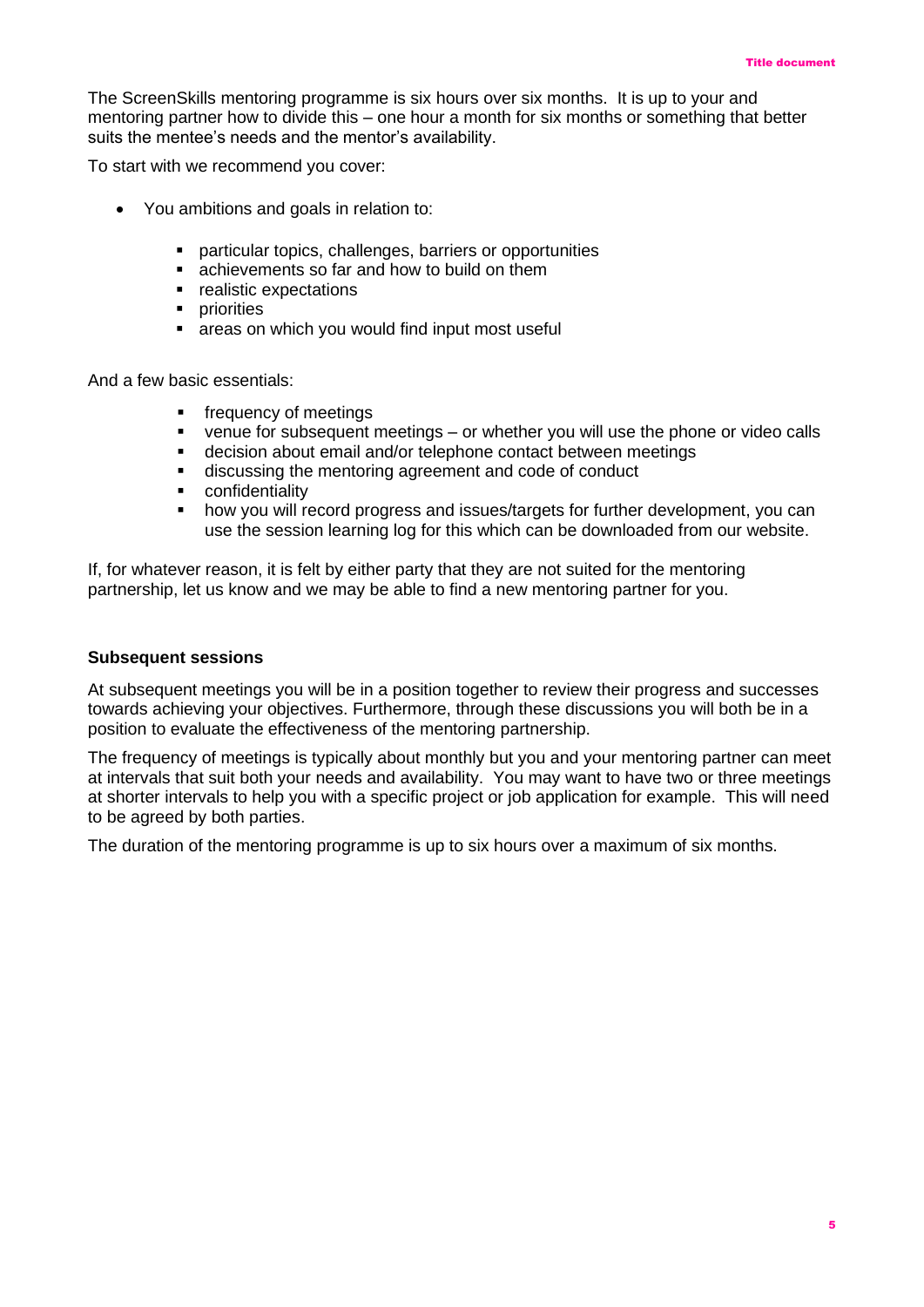#### **Session overview**



## **Mentor Sessions Log**

The sessions learning log can be completed during and after each session and helps you track their progress. It is an important part of the process for the following reasons:

- It is a written record of what you have learnt and achieved over the specified period.
- It forms a basis of discussion and comment during your meetings with the mentor.
- It will act as a reference point for later use in your learning journey

## **Mentoring Partnership Evaluation Form**

We will send you both a check in form at the mid-way point and at the end of the partnership. Please complete it and return to [mentoring@screenskills.com.](mailto:mentoring@screenskills.com) It is used to review the success of the partnership. The form may also be used if a mentoring partnership ends early. It is important for us to understand what we are doing right and where we need to improve to give the mentoring partnerships every chance of success.

#### **Boundaries**

Mentoring is a professional partnership – not just a nice chat. All professional partnerships need boundaries – it is up to you both to be consistent and respectful. You should both think about:

**Time** - mentoring works best when you've agreed about how you will spread the hours, when it's best to meet and whether you will meet - face-to-face or virtually. Commitment to the partnership and being respectful of your mentoring partner's time. Agree to turn up on time and to make the mentoring meetings a priority a in your calendars. Discuss what to do and how to get in touch if you need to postpone a meeting at short notice.

**Getting in touch** - it's up to you both to decide how it's best to keep in touch. Let your mentoring partner know which number or email address is easiest to get hold of you on. Don't forget to chat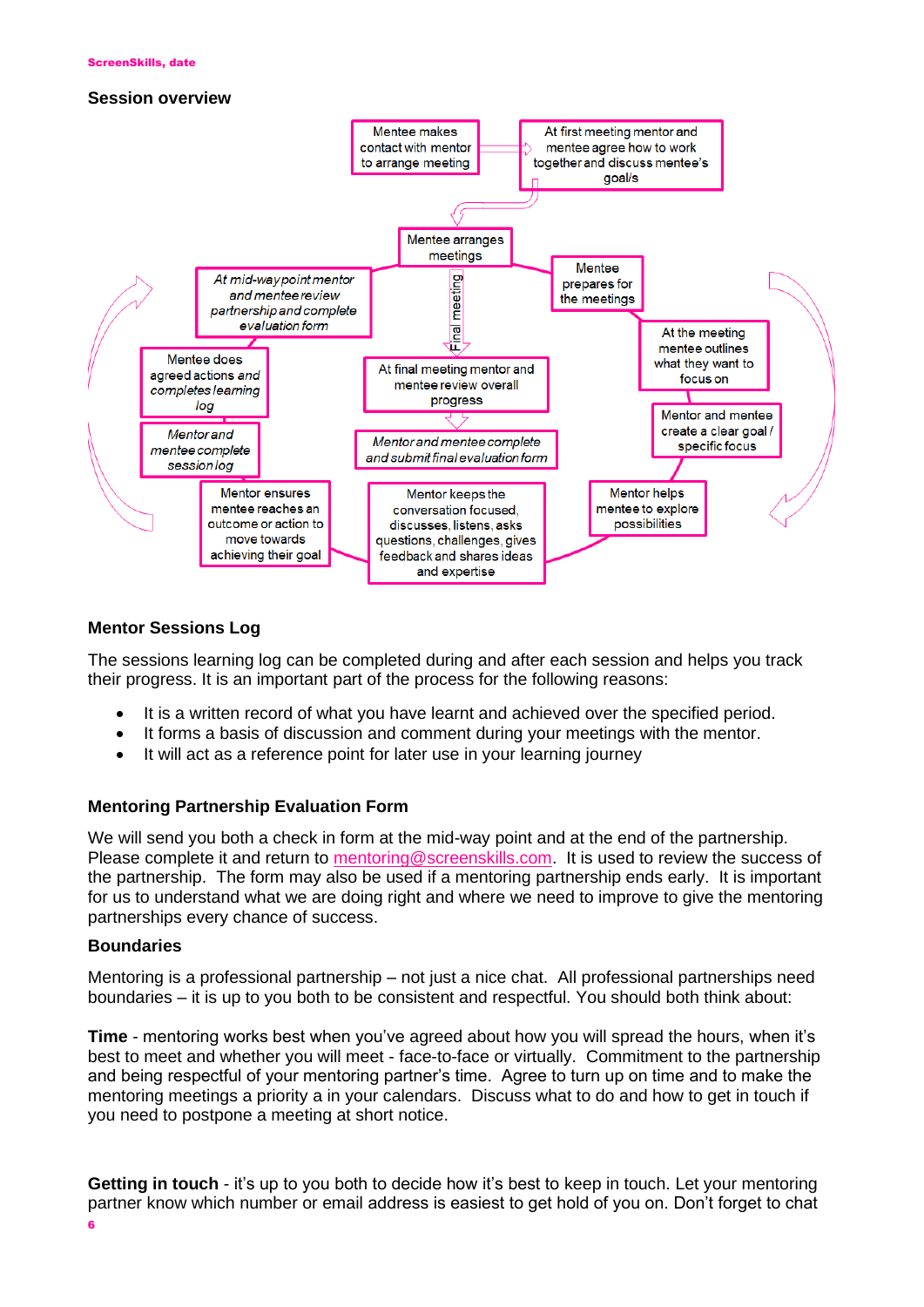about which times you'd both prefer to be contacted. It is the mentee's responsibility to arrange the meetings.

**Money** - don't feel that you have to pay for food or drinks for your mentor. Do not accept gifts from your mentor. You should also never give payment for your mentoring. Entering into a financial arrangement is outside of the boundaries of this mentoring programme.

If your mentor is behaving inappropriately or something else crops up that you're unsure about, please contact us [mentoring@screenskills.com](mailto:mentoring@screenskills.com)

## **Confidentiality**

It's really important that you respect each other's confidentiality. Remember that most things you talk about are going to be confidential between the two of you. Neither of you should talk about the content of the meetings to a third party without permission from your mentoring partner. You should discuss what is not going to be confidential, this could include: any criminal conduct; possible harassment or bullying; a suggestion of self-harm or harming someone else. You may need to discuss accessing other professional support in some circumstances, or you or your mentoring partner taking appropriate action. Speak to us if you are worried about anything like this.

**Information** - keep any information about your mentor, like a phone number, somewhere secure. Do not share any financial details. Do not share with others the things the mentor may tell you about their own experiences, especially when they tell you about things that didn't go so well for them or mistakes they made in the past.

**You** - confidentiality works both ways. Be aware of which personal areas of your life you're prepared to share with your mentor and those you are not.

## **How do I know if I'm being a good mentee?**

As a good mentee you will need to bring many of the skills you use at work. Focus on qualities such as being positive, open-minded, and respectful and skills such as active listening and asking open questions. Mentoring can be a good space to practice giving and receiving feedback. The most important is just to be you – be authentic.

You are probably getting things right if:

- Your mentor is meeting up with you (that might sound silly but if they didn't want to they wouldn't turn up).
- You have good rapport.
- You have opened up about your goals and objectives, strengths and weaknesses
- You are open to learning new things from your mentor.
- You're really listening to the mentor (not just pretending to).
- You are taking steps to develop both personally and professionally.
- You are doing actions and putting things into practice after the meetings.

#### **Is it working?**

Don't worry if meeting some of the goals seems to be going slowly. This doesn't mean you're not a good mentee. Things take time, often it takes a while before you see a change. Concentrate on the little things and remember they can add up to make a big difference.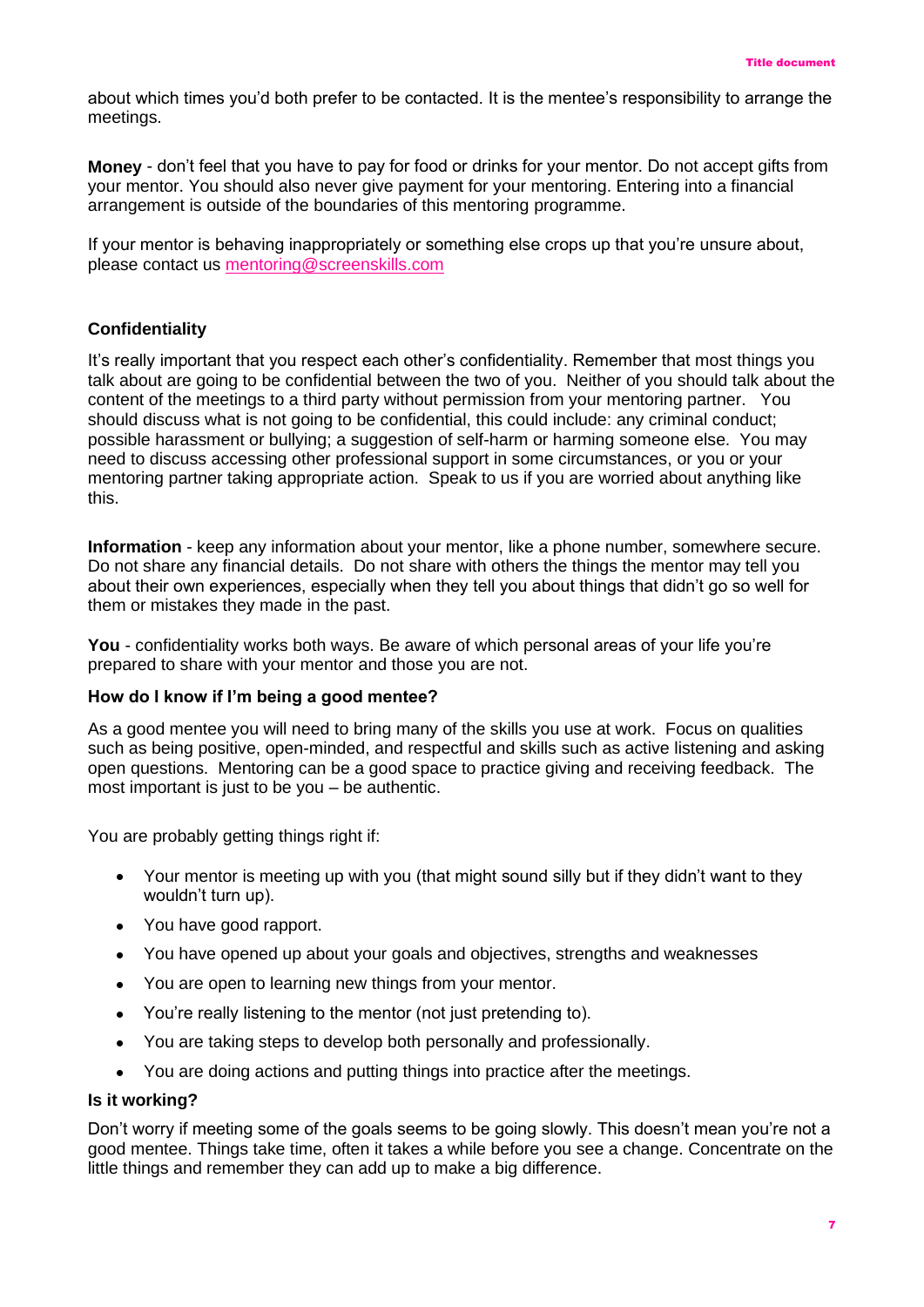#### ScreenSkills, date

If things don't seem to be going too well, have a chat initially with your mentor and see how you could proceed or decide to finish the partnership. You might want to start by:

- Calling your mentor before meetings to confirm the date and time (if it's a case of missing sessions).
- Reviewing your initial plan to see if you can agree more tangible or realistic goals.
- Discussing the partnership by using the asking the following questions of each other to check in, to keep the partnership fresh and on track:
	- o What works well?
	- o What could be different or better?
	- o What you or I could start or stop doing?
	- o What you or I could do more or less of?
	- o What we will do differently going forwards?

•

## **End of Partnership**

There will be a time when the partnership will begin to draw to an end. This may be any number of reasons including: the goals and objectives have been achieved; the agreed duration in number of hours or sessions has been reached; or because there has been a breakdown in the partnership. At this point you both need to 'let go. Mentoring is not a dependent partnership or one that goes on forever.

It will then become your joint responsibility to develop your next steps to matintain and build on what you have learned. Although the two of you may continue to have some form of interaction, it should be on a more casual basis, where you consider each other more as equals..

Here are some tips for successfully ending your mentoring partnership:

**Fixing a date for your last meeting** - have a chat to your mentor beforehand and decide on a date if you haven't already done so. Remind the mentor of the date and prepare what you want to cover.

**Moving on from mentoring** – Your mentor may encourage you to look at ways you can continue to learn and develop beyond the mentoring partnership. You may feel it appropriate to condsider becoming a mentor yourself in the future.

**Celebrating your success** - have a look back at the goals you set when you first met – what successes have you had in taking some steps towards achieving them, achieving them or exceeding them. Discuss what you have both enjoyed, learned and what you have both got from the partnership.

**Evaluating** – please remember to complete the final evaluation form we will send you. It shouldn't take too long and it's really helpful to see how you got on and incredibly valuable for us to identify any improvements we can make to the mentoring programme and the support we give mentors and mentees.

Good luck – and do remember to contact us on [mentoring@screenskills.com](mailto:mentoring@screenskills.com) with any queries, concerns or comments you have, or things you want to share with us.

Thank you for taking part in the ScrenSkills Mentoring Programme.